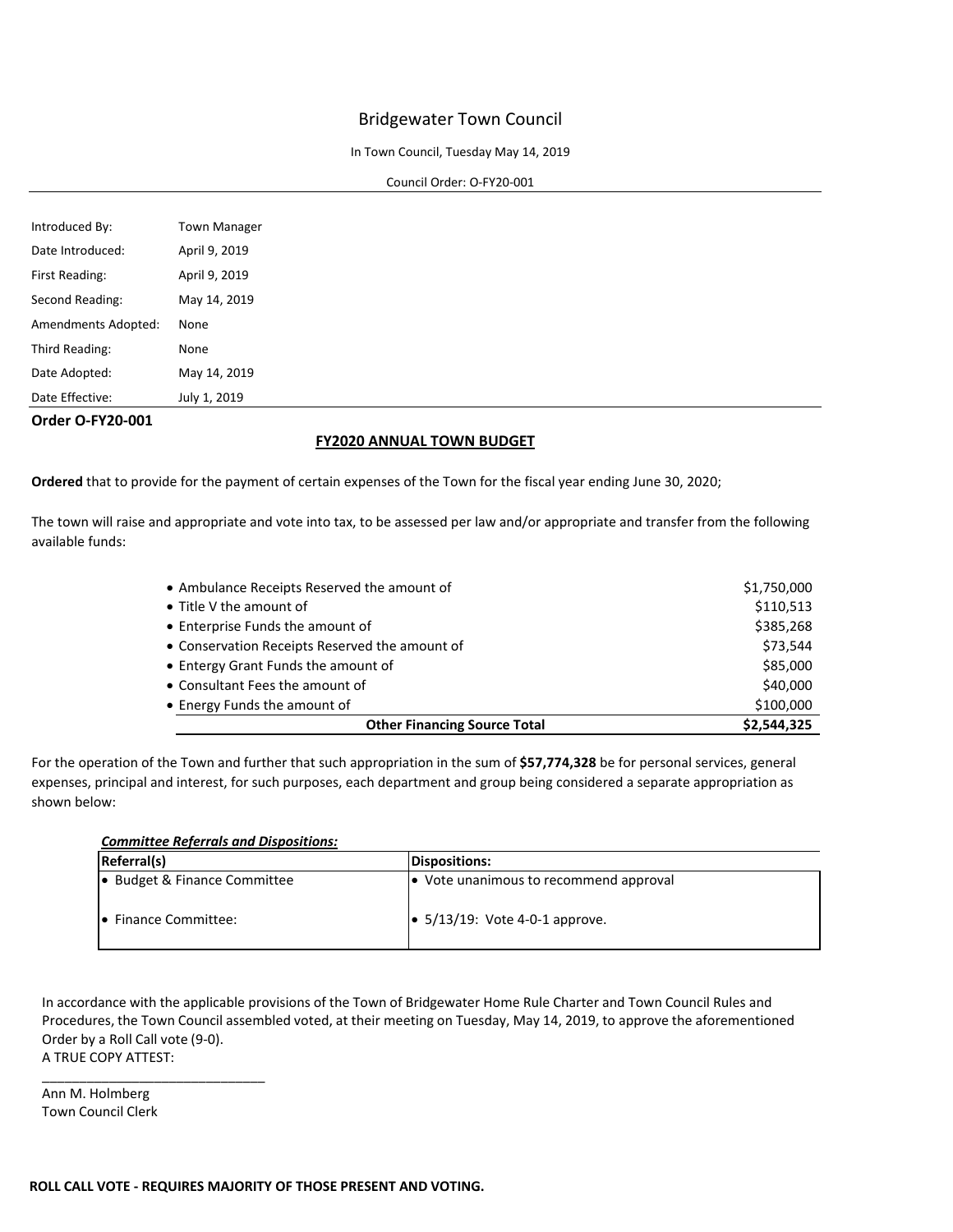# **Town of Bridgewater Town Manager's FY2020 General Fund Operating Budget**

| DEPT#           | <b>DEPART DESCRIPTION</b>         | Group | <b>GROUP DESCRIPTION</b>                   | <b>FY2020 Town</b> |
|-----------------|-----------------------------------|-------|--------------------------------------------|--------------------|
|                 |                                   |       |                                            | <b>Mgr Budget</b>  |
|                 | <b>111 TOWN COUNCIL</b>           |       | 1.0 SALARIES/WAGES/BENEFITS                | 45,905             |
|                 |                                   |       | 2.0 EXPENSE                                | 10,000             |
| 111 Total       |                                   |       |                                            | 55,905             |
|                 | <b>123 TOWN MANAGER</b>           |       | 1.0 SALARIES/WAGES/BENEFITS                | 351,357            |
|                 |                                   |       | 2.0 EXPENSE                                | 42,325             |
| 123 Total       |                                   |       |                                            | 393,682            |
|                 | <b>131 FINANCE COMMITTEE</b>      |       | 1.0 SALARIES/WAGES/BENEFITS                | 2,000              |
|                 |                                   |       | 2.0 EXPENSE                                | 900                |
| 131 Total       |                                   |       |                                            | 2,900              |
|                 | <b>132 RESERVE FUND</b>           |       | 2.0 EXPENSE                                | 60,000             |
| 132 Total       |                                   |       |                                            | 60,000             |
|                 | <b>135 ACCOUNTANT</b>             |       | 1.0 SALARIES/WAGES/BENEFITS<br>2.0 EXPENSE | 334,795            |
|                 |                                   |       |                                            | 49,100             |
| 135 Total       | <b>141 ASSESSORS</b>              |       | 1.0 SALARIES/WAGES/BENEFITS                | 383,895<br>156,331 |
|                 |                                   |       | 2.0 EXPENSE                                | 74,810             |
| 141 Total       |                                   |       |                                            | 231,141            |
|                 | <b>145 TREASURER</b>              |       | 1.0 SALARIES/WAGES/BENEFITS                | 353,912            |
|                 |                                   |       | 2.0 EXPENSE                                | 45,872             |
| 145 Total       |                                   |       |                                            | 399,784            |
| <b>151 LAW</b>  |                                   |       | 1.0 SALARIES/WAGES/BENEFITS                | 65,599             |
|                 |                                   |       | 2.0 EXPENSE                                | 14,550             |
| 151 Total       |                                   |       |                                            | 80,149             |
|                 | <b>155 INFORMATION TECHNOLOGY</b> |       | 1.0 SALARIES/WAGES/BENEFITS                | 144,023            |
|                 |                                   |       | 2.0 EXPENSE                                | 315,115            |
| 155 Total       |                                   |       |                                            | 459,138            |
|                 | <b>161 TOWN CLERK</b>             |       | 1.0 SALARIES/WAGES/BENEFITS                | 191,525            |
|                 |                                   |       | 2.0 EXPENSE                                | 53,063             |
| 161 Total       |                                   |       |                                            | 244,588            |
|                 | <b>166 PARKING CLERK</b>          |       | 1.0 SALARIES/WAGES/BENEFITS                | 15,375             |
|                 |                                   |       | 2.0 EXPENSE                                | 750                |
| 166 Total       |                                   |       |                                            | 16,125             |
|                 | <b>182 COMMUNITY ECON DEVELP</b>  |       | 1.0 SALARIES/WAGES/BENEFITS                | 342,408            |
|                 |                                   |       | 2.0 EXPENSE                                | 7,187              |
| 182 Total       |                                   |       |                                            | 349,595            |
|                 | <b>192 TOWN BUILDINGS</b>         |       | 1.0 SALARIES/WAGES/BENEFITS                | 59,358             |
|                 |                                   |       | 2.0 EXPENSE                                | 281,000            |
| 192 Total       |                                   |       |                                            | 340,358            |
|                 | 210 POLICE                        |       | 1.0 SALARIES/WAGES/BENEFITS                | 5,588,643          |
|                 |                                   |       | 2.0 EXPENSE                                | 240,826            |
| 210 Total       |                                   |       |                                            | 5,829,469          |
| <b>220 FIRE</b> |                                   |       | 1.0 SALARIES/WAGES/BENEFITS                | 5,548,656          |
|                 |                                   |       | 2.0 EXPENSE                                | 346,138            |
| 220 Total       |                                   |       |                                            | 5,894,794          |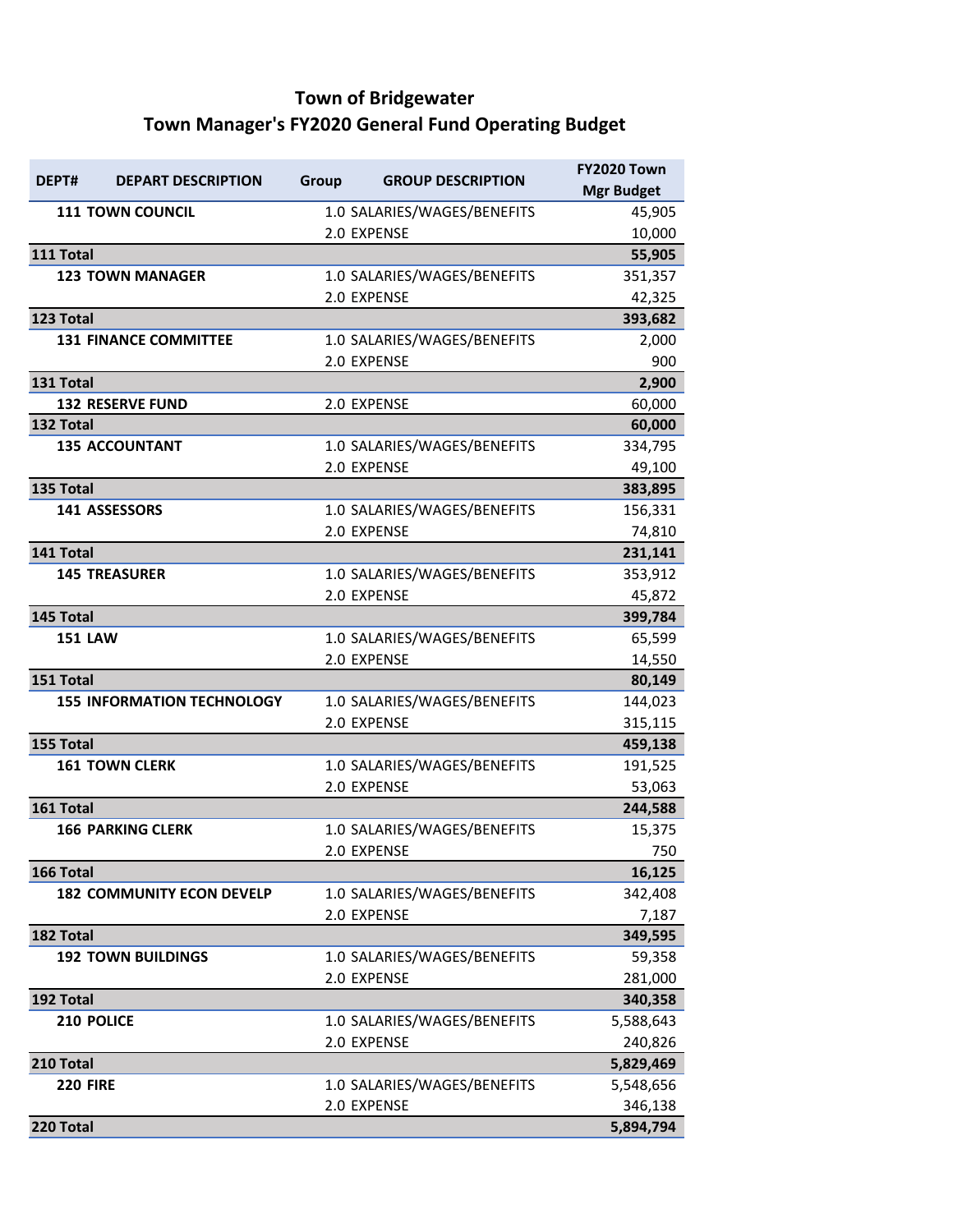# **Town of Bridgewater Town Manager's FY2020 General Fund Operating Budget**

|           |                                     |       |                             | <b>FY2020 Town</b> |
|-----------|-------------------------------------|-------|-----------------------------|--------------------|
| DEPT#     | <b>DEPART DESCRIPTION</b>           | Group | <b>GROUP DESCRIPTION</b>    | <b>Mgr Budget</b>  |
|           | <b>240 INSPECTIONAL SERVICES</b>    |       | 1.0 SALARIES/WAGES/BENEFITS | 419,629            |
|           |                                     |       | 2.0 EXPENSE                 | 17,800             |
| 240 Total |                                     |       |                             | 437,429            |
|           | <b>292 ANIMAL CONTROL</b>           |       | 1.0 SALARIES/WAGES/BENEFITS | 45,786             |
|           |                                     |       | 2.0 EXPENSE                 | 2,000              |
| 292 Total |                                     |       |                             | 47,786             |
|           | 300 B/R RGNL DISTRICT               |       | 2.0 EXPENSE                 | 28,550,469         |
|           | <b>B/R SCHOOL DEBT</b>              |       | 7.1 DE: DEBT SERVICE        | 1,789,615          |
| 300 Total |                                     |       |                             | 30,340,084         |
|           | <b>301 BRISTOL AGI TUITION</b>      |       | 2.0 EXPENSE                 | 99,558             |
| 301 Total |                                     |       |                             | 99,558             |
|           | <b>302 BRISTOL PLYMOUTH TUITION</b> |       | 2.0 EXPENSE                 | 1,323,444          |
| 302 Total |                                     |       |                             | 1,323,444          |
|           | <b>303 NORFOLK CNTY AGI TRANS</b>   |       | 2.0 EXPENSE                 | 67,527             |
|           | <b>NORFOLK CNTY AGI</b>             |       | 2.0 EXPENSE                 | 33,013             |
| 303 Total |                                     |       |                             | 100,540            |
|           | <b>410 TOWN ENGINEER</b>            |       | 1.0 SALARIES/WAGES/BENEFITS | 100,272            |
|           |                                     |       | 2.0 EXPENSE                 | 6,000              |
| 410 Total |                                     |       |                             | 106,272            |
|           | <b>420 HIGHWAY DEPARTMENT</b>       |       | 1.0 SALARIES/WAGES/BENEFITS | 871,289            |
|           |                                     |       | 2.0 EXPENSE                 | 364,375            |
| 420 Total |                                     |       |                             | 1,235,664          |
|           | <b>421 SNOW AND ICE</b>             |       | 1.0 SALARIES/WAGES/BENEFITS | 41,000             |
|           |                                     |       | 2.0 EXPENSE                 | 41,100             |
| 421 Total |                                     |       |                             | 82,100             |
|           | <b>424 STREET LIGHTING</b>          |       | 2.0 EXPENSE                 | 175,818            |
| 424 Total |                                     |       |                             | 175,818            |
|           | <b>510 HEALTH</b>                   |       | 1.0 SALARIES/WAGES/BENEFITS | 138,384            |
|           |                                     |       | 2.0 EXPENSE                 | 18,434             |
| 510 Total |                                     |       |                             | 156,818            |
|           | <b>541 COUNCIL ON AGING</b>         |       | 1.0 SALARIES/WAGES/BENEFITS | 184,786            |
|           |                                     |       | 2.0 EXPENSE                 | 2,900              |
| 541 Total |                                     |       |                             | 187,686            |
|           | <b>543 VETERANS SERVICES</b>        |       | 1.0 SALARIES/WAGES/BENEFITS | 29,822             |
|           |                                     |       | 2.0 EXPENSE                 | 123,589            |
| 543 Total |                                     |       |                             | 153,411            |
|           | <b>610 LIBRARY</b>                  |       | 1.0 SALARIES/WAGES/BENEFITS | 449,700            |
|           |                                     |       | 2.0 EXPENSE                 | 141,800            |
| 610 Total |                                     |       |                             | 591,500            |
|           | <b>630 RECREATION</b>               |       | 1.0 SALARIES/WAGES/BENEFITS | 79,093             |
| 630 Total |                                     |       |                             | 79,093             |
|           | <b>710 DEBT PRINCIPAL</b>           |       | 7.0 DEBT SERVICE            | 175,000            |
|           |                                     |       | 7.1 DE: DEBT SERVICE        | 520,000            |
|           |                                     |       |                             |                    |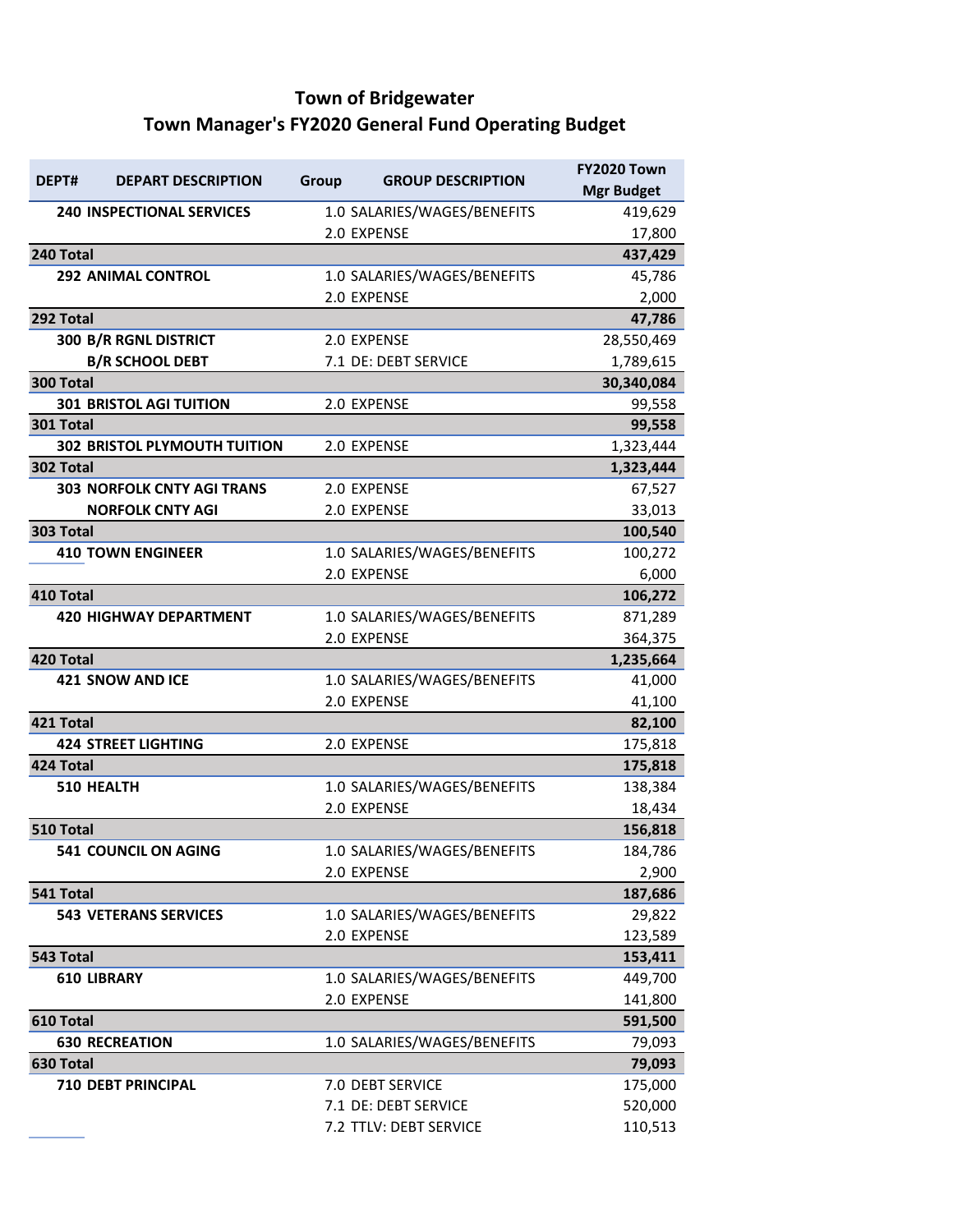# **Town of Bridgewater Town Manager's FY2020 General Fund Operating Budget**

| DEPT#              | <b>DEPART DESCRIPTION</b>      | Group | <b>GROUP DESCRIPTION</b>               | <b>FY2020 Town</b><br><b>Mgr Budget</b> |
|--------------------|--------------------------------|-------|----------------------------------------|-----------------------------------------|
| 710 Total          |                                |       |                                        | 805,513                                 |
|                    | 751 INTERST ON LT DEBT         |       | 7.0 DEBT SERVICE                       | 10,768                                  |
|                    |                                |       | 7.1 DE: DEBT SERVICE                   | 112,419                                 |
| 751 Total          |                                |       |                                        | 123,187                                 |
|                    | 820 STATE/COUNTY ASSESSENTS    |       | 2.0 EXPENSE                            | 350,111                                 |
| 820 Total          |                                |       |                                        | 350,111                                 |
|                    | <b>830 COUNTY ASSESSMENTS</b>  |       | 2.0 EXPENSE                            | 59,534                                  |
| 830 Total          |                                |       |                                        | 59,534                                  |
|                    | 911 RETIREMENT                 |       | 1.0 SALARIES/WAGES/BENEFITS            | 3,136,635                               |
| 911 Total          |                                |       |                                        | 3,136,635                               |
|                    | <b>912 WORKERS COMP</b>        |       | 1.0 SALARIES/WAGES/BENEFITS            | 136,984                                 |
| 912 Total          |                                |       |                                        | 136,984                                 |
|                    | 913 UNEMPLOYMENT               |       | 1.0 SALARIES/WAGES/BENEFITS            | 5,000                                   |
| 913 Total          |                                |       |                                        | 5,000                                   |
|                    | 914 MED/LIFE/FICA              |       | 1.0 SALARIES/WAGES/BENEFITS            | 3,350,616                               |
| 914 Total          |                                |       |                                        | 3,350,616                               |
|                    | <b>919 OTHER BENEFITS</b>      |       | 1.0 SALARIES/WAGES/BENEFITS            | 5,760                                   |
|                    |                                |       | 2.0 EXPENSE                            | 28,000                                  |
| 919 Total          |                                |       |                                        | 33,760                                  |
|                    | <b>945 LIABILITY INSURANCE</b> |       | 2.0 EXPENSE                            | 186,407                                 |
| 945 Total          |                                |       |                                        | 186,407                                 |
|                    | <b>950 GAS &amp; OIL</b>       |       | 2.0 EXPENSE                            | 137,500                                 |
| 950 Total          |                                |       |                                        | 137,500                                 |
| <b>Grand Total</b> |                                |       |                                        | 58,183,973                              |
|                    |                                |       | <b>Adjust for State/County Charges</b> | (409, 645)                              |
|                    |                                |       | <b>Total Appropriation</b>             | 57,774,328                              |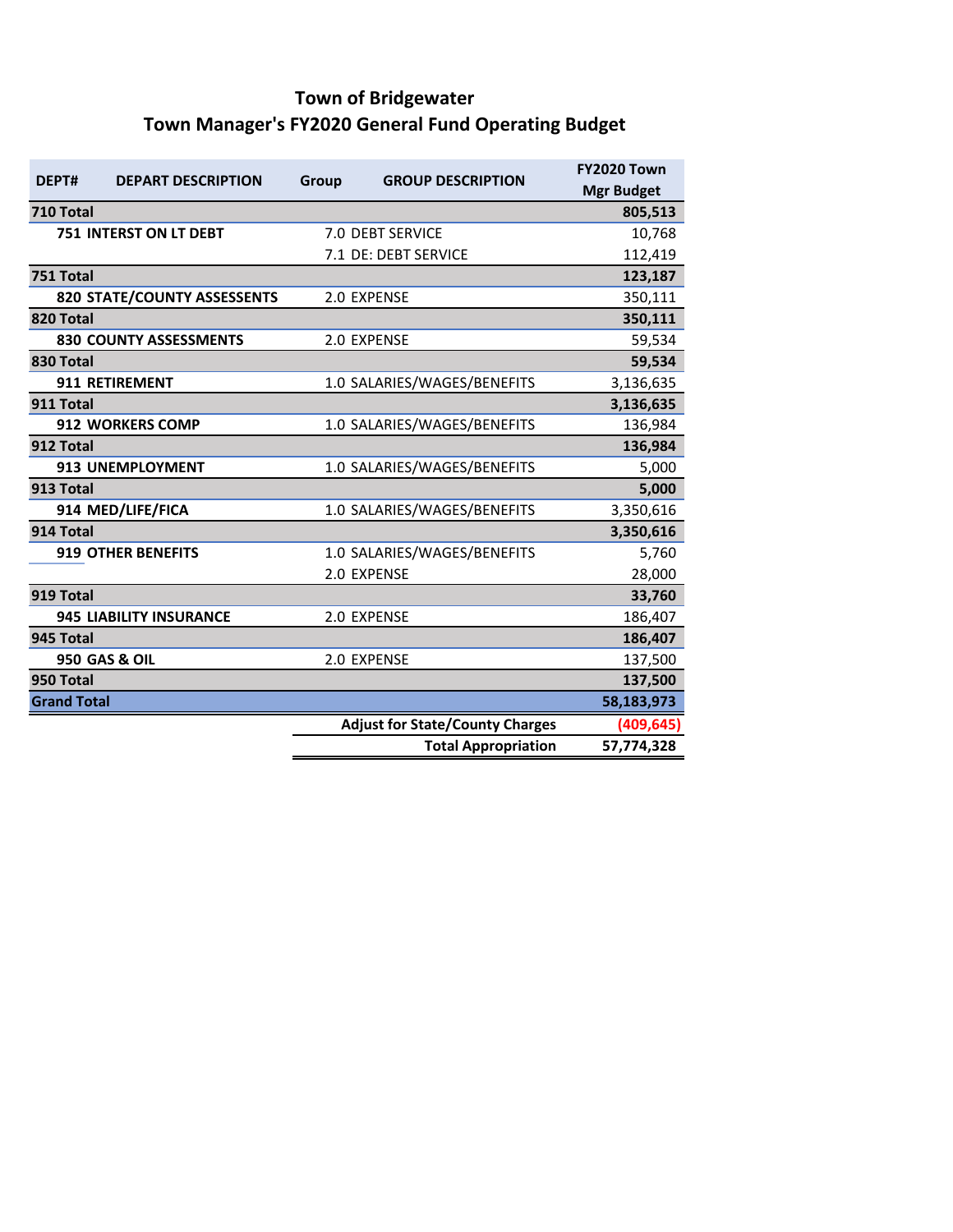

In Town Council, Tuesday, May 14, 2019

Council Order: O-FY20-002

| Introduced By:      | <b>Town Manager</b> |
|---------------------|---------------------|
| Date Introduced     | April 9, 2019       |
| First Reading:      | April 9, 2019       |
| Second Reading:     | May 14, 2019        |
| Amendments Adopted: | May 14, 2019        |
| Third Reading:      | None                |
| Date Adopted:       | May 14, 2019        |
| Date Effective:     | July 1, 2019        |

#### **Order O-FY20-002**

### **FY2020 WATER ENTERPRISE FUND BUDGET**

**ORDERED**, to see if the Town will vote to appropriate **\$3,300,257.96** from the Water Enterprise receipts to defray Water direct costs, and that **\$141,162.00** as appropriated under Order O-FY20-001 be used for Water indirect costs, all to fund the total costs of operations of the Water Enterprise as follows:

| SALARIES/WAGES/BENEFITS              | 1,289,419.45 |
|--------------------------------------|--------------|
| <b>OPERATING EXPENSES</b>            | 1,326,344.79 |
| <b>DEBT SERVICES</b>                 | 679,493.72   |
| <b>TRANSFER TO TRUST FUNDS OPEB</b>  | 5,000.00     |
| <b>APPROPRIATED for DIRECT COSTS</b> | 3,300,257.96 |
| <b>INDIRECT COSTS - GENERAL FUND</b> | 141,162.10   |
| <b>TOTAL COST - WATER EF</b>         | 3,441,419.96 |

#### *Committee Referrals and Dispositions:*

| Referral(s)                | Disposition(s)                                    |
|----------------------------|---------------------------------------------------|
| Budget & Finance Committee | $\bullet$ 4/29/19: Unanimous vote to recommend as |
|                            | amended.                                          |
| Finance Committee          | • $5/13/19$ : Vote 5-0 approve.                   |

**In accordance with the applicable provisions of the Town of Bridgewater Home Rule Charter and Town Council Rules and Procedures, the Town Council assembled voted, at their meeting on Tuesday, May 14, 2019, to approve the aforementioned Order by a Roll Call vote (9-0).** 

#### **A TRUE COPY ATTEST:**

\_\_\_\_\_\_\_\_\_\_\_\_\_\_\_\_\_\_\_\_\_\_\_\_\_\_\_\_\_\_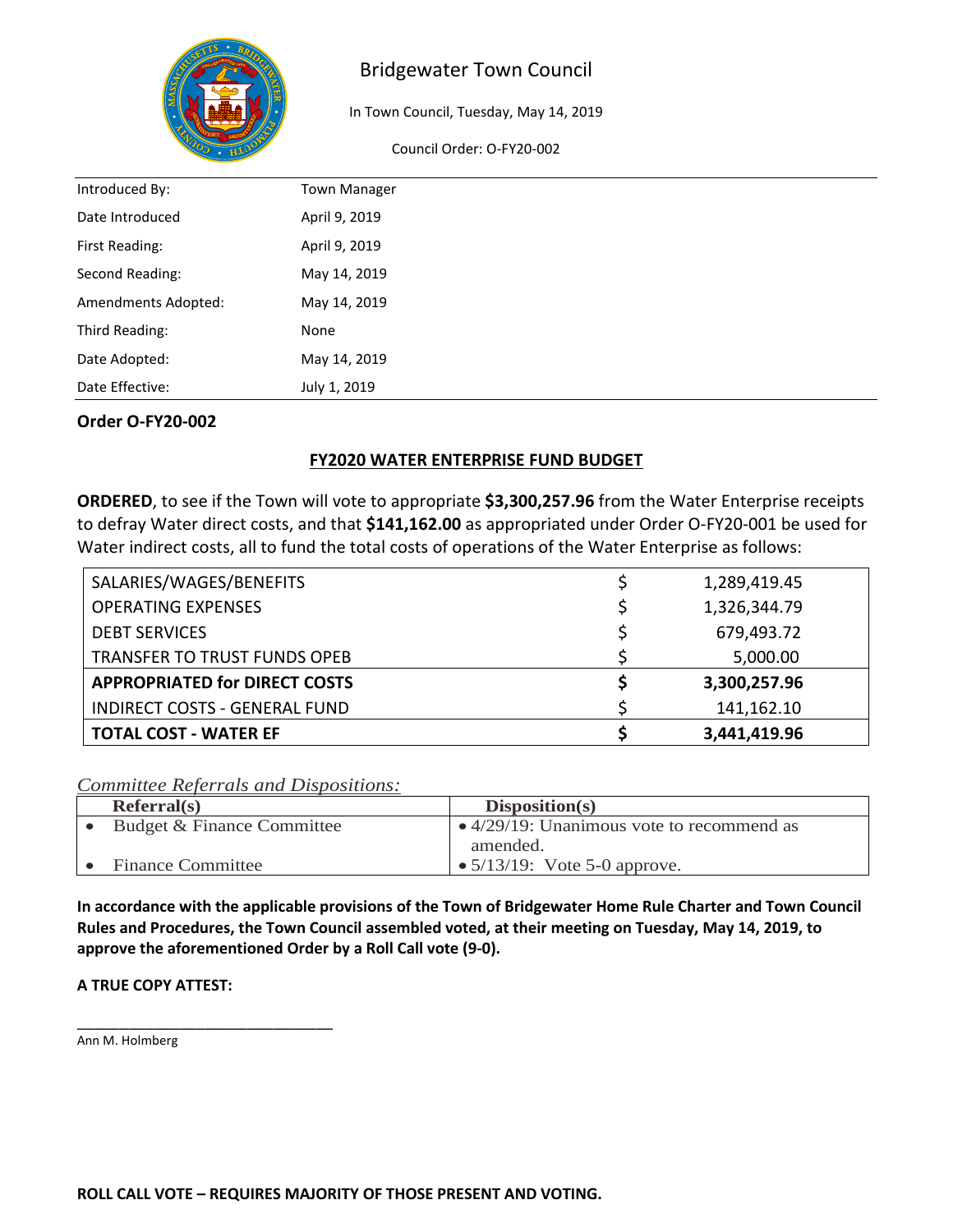

In Town Council, Tuesday, May 14, 2019

Council Order: O-FY20-003

| Introduced By:      | <b>Town Manager</b> |
|---------------------|---------------------|
| Date Introduced     | April 9, 2019       |
| First Reading:      | April 9, 2019       |
| Second Reading:     | May 14, 2019        |
| Amendments Adopted: | May 14, 2019        |
| Third Reading:      | None                |
| Date Adopted:       | May 14, 2019        |
| Date Effective:     | July 1, 2019        |

#### **Order O-FY20-003**

### **FY2020 SEWER ENTERPRISE FUND BUDGET**

**ORDERED**, to see if the Town will vote to appropriate **\$2,030,156.15** from the Sewer Enterprise receipts to defray Sewer direct costs, and that **\$110,037.00** as appropriated under Order O-FY20-001 be used for Sewer indirect costs, all to fund the total costs of operations of the Sewer Enterprise as follows:

| SALARIES/WAGES/BENEFITS              | \$ | 960,348.63   |
|--------------------------------------|----|--------------|
| <b>OPERATING EXPENSES</b>            | \$ | 627,739.96   |
| <b>DEBT SERVICES</b>                 | \$ | 437,067.56   |
| <b>TRANSFER TO TRUST FUNDS OPEB</b>  | ς  | 5,000.00     |
| <b>APPROPRIATED for DIRECT COSTS</b> | \$ | 2,030,156.15 |
| <b>INDIRECT COSTS - GENERAL FUND</b> | \$ | 110,037.00   |
| <b>TOTAL COST - SEWER EF</b>         |    | 2,140,193.15 |

*Committee Referrals and Dispositions:*

| Referral(s)                | Disposition(s)                                    |
|----------------------------|---------------------------------------------------|
| Budget & Finance Committee | $\bullet$ 4/29/19: Unanimous vote to recommend as |
|                            | amended.                                          |
| <b>Finance Committee</b>   | • $5/13/19$ : Vote 5-0 approve.                   |

**In accordance with the applicable provisions of the Town of Bridgewater Home Rule Charter and Town Council Rules and Procedures, the Town Council assembled voted, at their meeting on Tuesday, May 14, 2019, to approve the aforementioned Order by a Roll Call vote (9-0).** 

#### **A TRUE COPY ATTEST:**

\_\_\_\_\_\_\_\_\_\_\_\_\_\_\_\_\_\_\_\_\_\_\_\_\_\_\_\_\_\_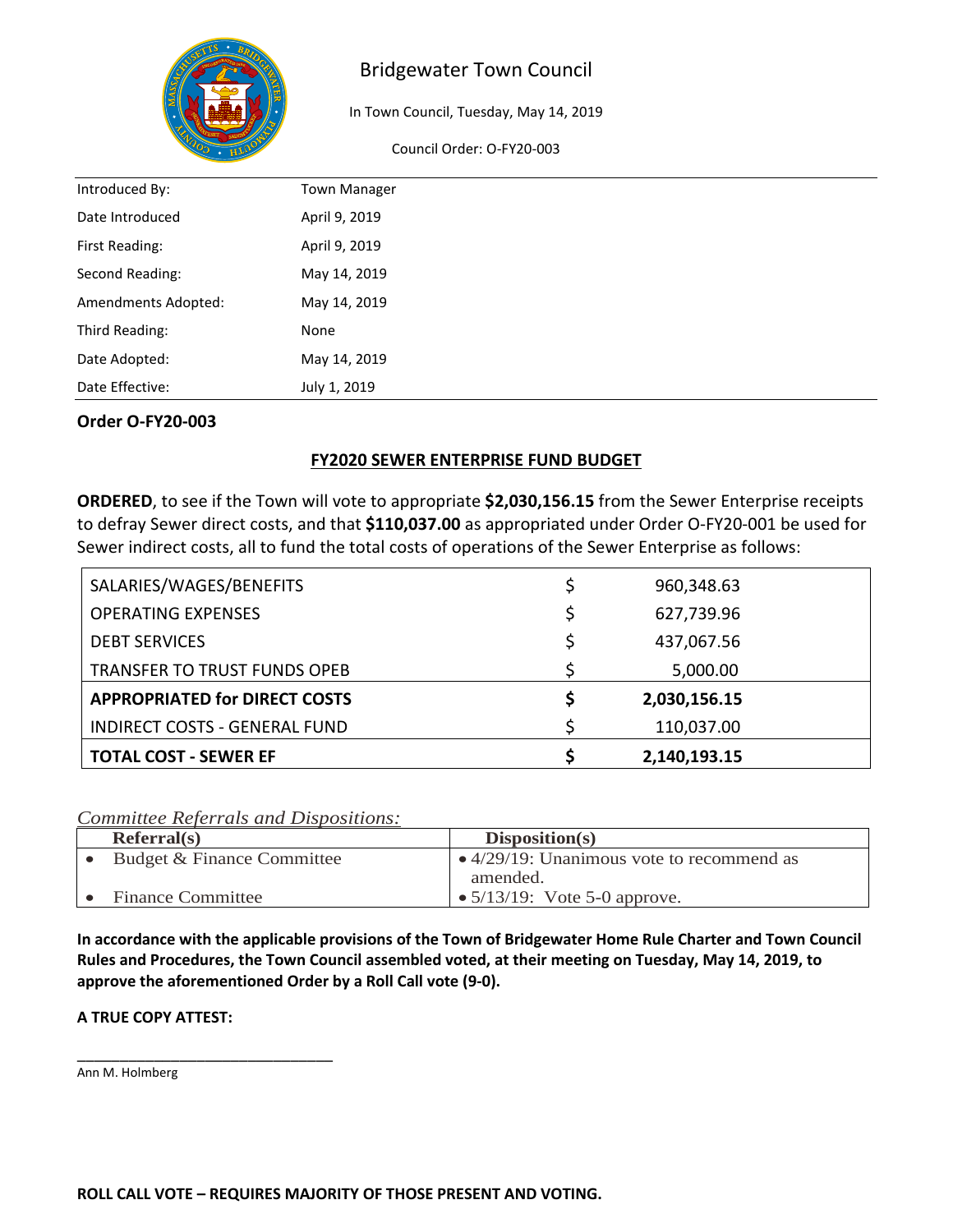

In Town Council, Tuesday, May 14, 2019

Council Order: O-FY20-004

| Introduced By:      | <b>Town Manager</b> |
|---------------------|---------------------|
| Date Introduced     | April 9, 2019       |
| First Reading:      | April 9, 2019       |
| Second Reading:     | May 14, 2019        |
| Amendments Adopted: | None                |
| Third Reading:      | None                |
| Date Adopted:       | May 14, 2019        |
| Date Effective:     | July 1, 2019        |

#### **Order O-FY20-004**

### **FY2020 TRANSFER STATION ENTERPRISE FUND BUDGET**

**ORDERED**, to see if the Town will vote to transfer **\$70,500** from Other One Time Stabilization, to appropriate **\$229,688.80** from Transfer Station Enterprise receipts to defray Transfer Station direct costs, and that **\$40,252.00** as appropriated under Order O-FY20-001 be used for Transfer Station indirect costs, all to fund the total costs of operations of the Transfer Station Enterprise as follows:

| SALARIES/WAGES/BENEFITS                 | 71,515.74  |
|-----------------------------------------|------------|
| <b>OPERATING EXPENSES</b>               | 228,673.06 |
| <b>APPROPRIATED for DIRECT COSTS</b>    | 300,188.80 |
| <b>INDIRECT COSTS - GENERAL FUND</b>    | 40,252.00  |
| <b>TOTAL COST - TRANSFER STATION EF</b> | 340,440.80 |

### *Committee Referrals and Dispositions:*

| Referral(s)                | Disposition(s)                                 |
|----------------------------|------------------------------------------------|
| Budget & Finance Committee | $\bullet$ 4/29/19: Vote unanimous to recommend |
|                            | approval.                                      |
| <b>Finance Committee</b>   | • $5/13/19$ : Vote 5-0 approve.                |

**In accordance with the applicable provisions of the Town of Bridgewater Home Rule Charter and Town Council Rules and Procedures, the Town Council assembled voted, at their meeting on Tuesday, May 14, 2019, to approve the aforementioned Order by a Roll Call vote (9-0).** 

#### **A TRUE COPY ATTEST:**

\_\_\_\_\_\_\_\_\_\_\_\_\_\_\_\_\_\_\_\_\_\_\_\_\_\_\_\_\_\_